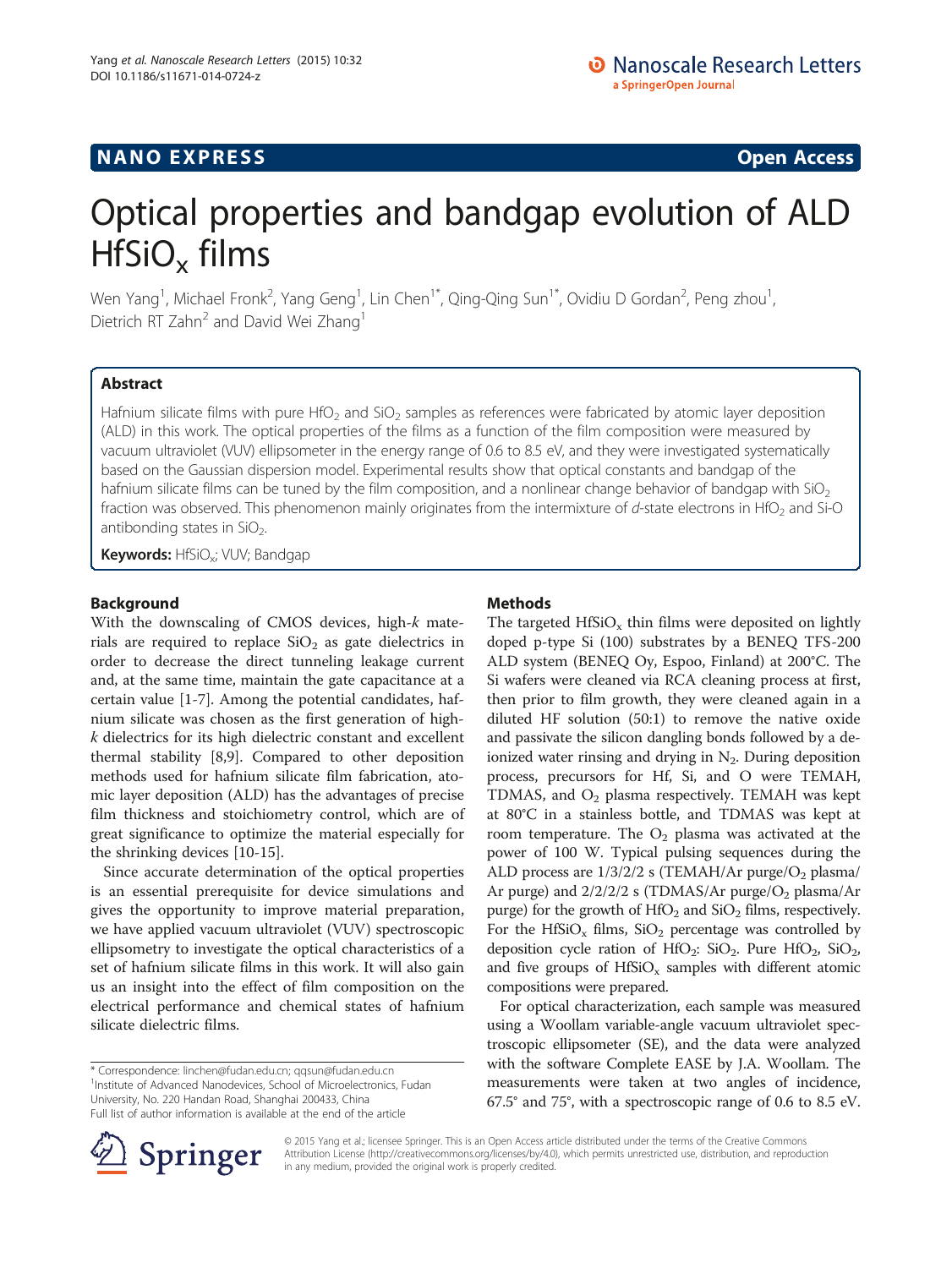Then, to determine the optical properties of the target samples, such as layer thickness and optical constants, the model-based analysis were carried out. Complete EASE includes a wide range of built-in functions, such as Lorentz, Gaussian, Drude, Tauc-Lorentz, and Cody-Lorentz. These functions can be used to approach a wide variety of thin film, ranging from dielectrics and organics to semiconductors and metals. In this work, the Cauchy dispersion relation was adopted for the determination of the films thickness and the optical properties were analyzed with the Gaussian dispersion model.

## Results and discussion

The low energy range of each spectrum (0.6 to 4 eV) was used to determine the thickness of the sample by Cauchy dispersion relation, which is often adopted to describe the refractive index for transparent films in the visible spectral range. The Cauchy formula can be given by  $n(\lambda) = A + \frac{B}{\lambda^2} + \frac{C}{\lambda^4}$ . The extinction coefficient k equals 0 at all used wavelengths. In this equation, the 'A' parameter relates to the approximate amplitude for the material index, while 'B' and 'C' parameters provide the shape and curvature of the index versus wavelength. Film thicknesses of each sample obtained from Cauchy dispersion relation are listed in Table 1 (in the table  $HfSiO<sub>x</sub>$ films are denoted as  $(HfO<sub>2</sub>)<sub>1-x</sub>(SiO<sub>2</sub>)<sub>x</sub>$ , where x refers to different Si concentrations) together with the MSE values. 'MSE' is an acronym for mean squared error. It is the metric used to quantify the agreement between the experimental data and the parameterized optical model. 'Perfect' agreement would yield a MSE value equal to 0, and large deviations away from 0 will lead to erroneous extracted physical values (i.e., thickness and optical constants) [\[16](#page-4-0),[17\]](#page-4-0). From Table 1, it can be seen that for all samples, MSEs are very small values, and error bar of each sample is at least 2 magnitudes smaller than the thickness obtained, proving the correctness of extracted thickness.

To analyze the optical properties (behavior of refractive index and extinction coefficient), film thickness acquired

Table 1 Thickness of samples by Cauchy dispersion relation

|                                    | Thickness (nm)    | <b>MSE</b> |
|------------------------------------|-------------------|------------|
| HfO <sub>2</sub>                   | $9.80 \pm 0.015$  | 0.613      |
| $(HfO2)0.95(SiO2)0.05$             | $12.00 + 0.020$   | 0.983      |
| $(HfO2)0.8(SiO2)0.2$               | $10.39 + 0.021$   | 0.810      |
| $(HfO2)0.6(SiO2)0.4$               | $9.36 + 0.026$    | 1.035      |
| $(HfO2)0.4(SiO2)0.6$               | $8.80 + 0.026$    | 1.019      |
| $(HfO2)0$ <sub>2</sub> $(SiO2)0.8$ | $11.36 + 0.039$   | 0.661      |
| SiO <sub>2</sub>                   | $11.13 \pm 0.049$ | 0.641      |
|                                    |                   |            |

MSE = mean squared error.

above were fixed and Gaussian dispersion model was used with the fitted range expanded to 0.6 to 8.5 eV. The Gaussian oscillator features a Gaussian line shape for the imaginary part of the complex dielectric function  $\varepsilon_2$ , with a Kramers-Kronig consistent line shape for the real part of the dielectric function  $ε_1$  [[18](#page-4-0)]:

$$
\varepsilon_{n2} = A_n e^{-((E - E_n)/B_{rn})} + A_n e^{-((E + E_n)/B_{rn})}
$$
(1)

$$
\varepsilon_{n1} = \varepsilon_1(\infty) + \frac{2}{\pi} P \int_{E_g}^{\infty} \frac{\zeta \varepsilon_{n2}(\zeta) d\zeta}{\zeta^2 - E^2}
$$
 (2)

In the equations above, the  $P$  stands for the Cauchy principal part of the integral. The Gaussian oscillator model employs four setting parameters: the amplitude A, the broadening parameter  $B_n$ , the center energy  $E_n$ , and the non-dispersive term  $\varepsilon_1$  ( $\infty$ ). The two fitting parameters  $B_r$  and  $E_n$  are in units of energy while A and  $\varepsilon_1$ (∞) are dimensionless.  $\varepsilon_1$  (∞) represents the contribution of the optical transitions at higher energies and appears as an additional fitting parameter [\[19](#page-4-0)].

As an example, the experimental SE data  $\Psi$  and  $\Delta$  of  $HfSiO<sub>x</sub>$  sample with 80%  $SiO<sub>2</sub>$  are shown in Figure 1. For both incidence angles, fairly good agreement between the experimental and fitted spectra are clearly demonstrated, revealing that the Gaussian model works well and optical constants of the film can be exactly determined by the best fitting results. Data of other samples are not shown here due to space limitations, but fitted data for all samples match as well with the experimental data.

Figure [2a](#page-2-0) shows the refractive index  $n$  as a function of photon energy for all samples as deduced from the analysis of the SE results. The *n* value for  $HfO<sub>2</sub>$  measured at 550-nm (2.26 eV) wavelength is 1.84, which is similar with the previous report [\[20](#page-4-0)]. In addition, as shown in

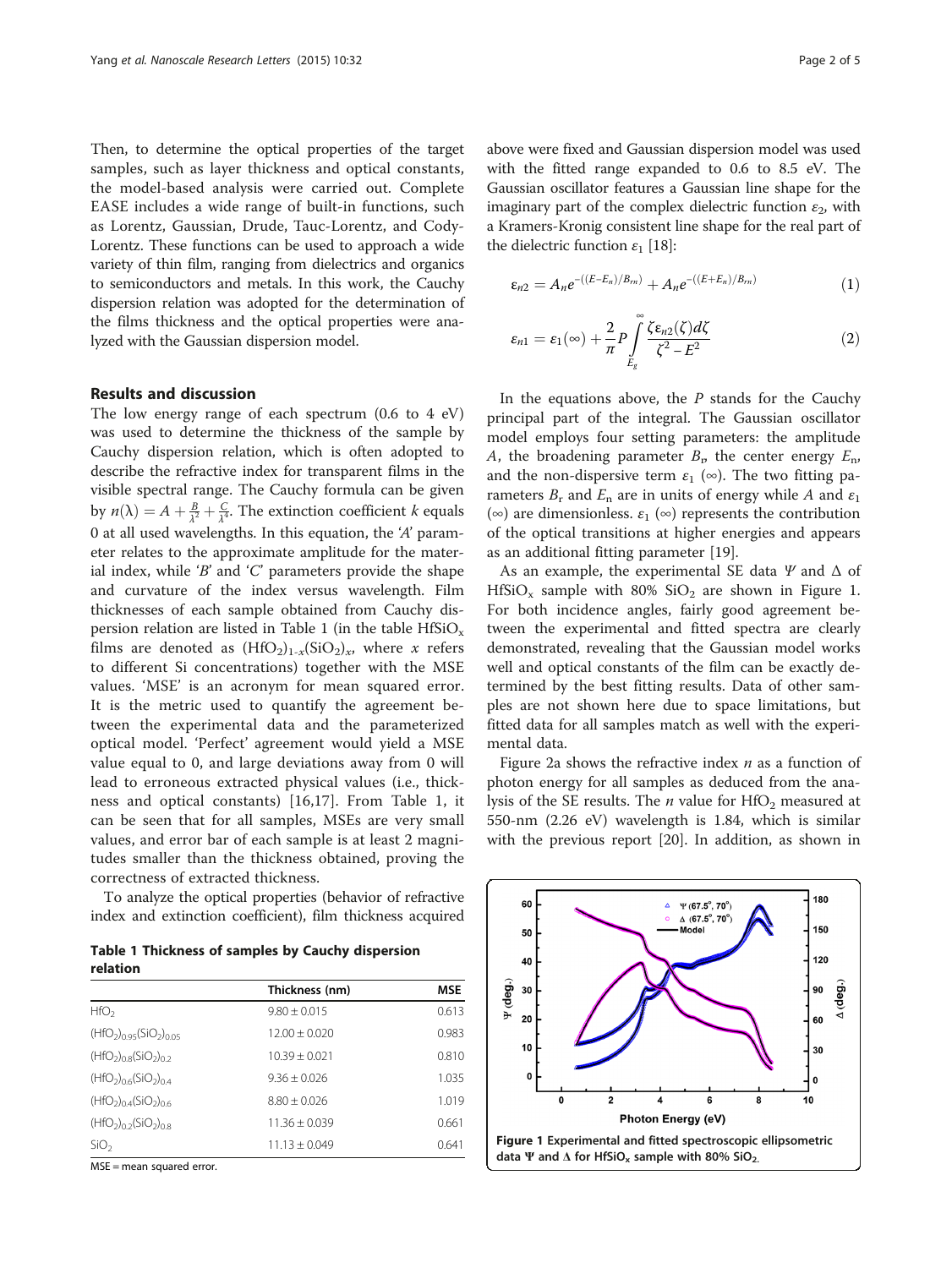<span id="page-2-0"></span>

Figure 2a, the index of refraction decreases with the increase of Si concentration in the films. According to the Lorentz-Lorenz relation [[21](#page-4-0)], the refractive index can be related to the evolution of packing density and polarization. Since Si-O bonds tend to be less polar than the corresponding Hf-O bond [\[22](#page-4-0)], the increase of Si concentration in the film would lead to a decrease of the film polarization, then lower polarizability results in the lowering of the refractive index.

The evolution of extinction coefficient  $k$  is shown in Figure 2b. For all samples,  $k$  saturates to zero in the visible region, suggesting the realization of high quality  $HfSiO<sub>x</sub>$  films in terms of optical properties. An abrupt increase in the extinction coefficient for higher photon energy is due to the fundamental bandgap absorption in the films. Moreover, as can be seen in Figure 2b, there is also a mall band tail below the gap. This weak absorption is attributed to the Urbach tail which exists below the bandgap of amorphous materials and due to the disorder of the amorphous network [[23,24\]](#page-4-0). Furthermore, with the increase of Si concentration, decrease in the magnitude of the exponential tail can be observed, and similar results were obtained by the Cody-Lorentz model and Tauc-Lorentz model [\[16\]](#page-4-0). According to J. Price et al., this phenomenon is attributed to Si atoms filling the  $O_2$  vacancies/defects in the HfO<sub>2</sub> films. By filling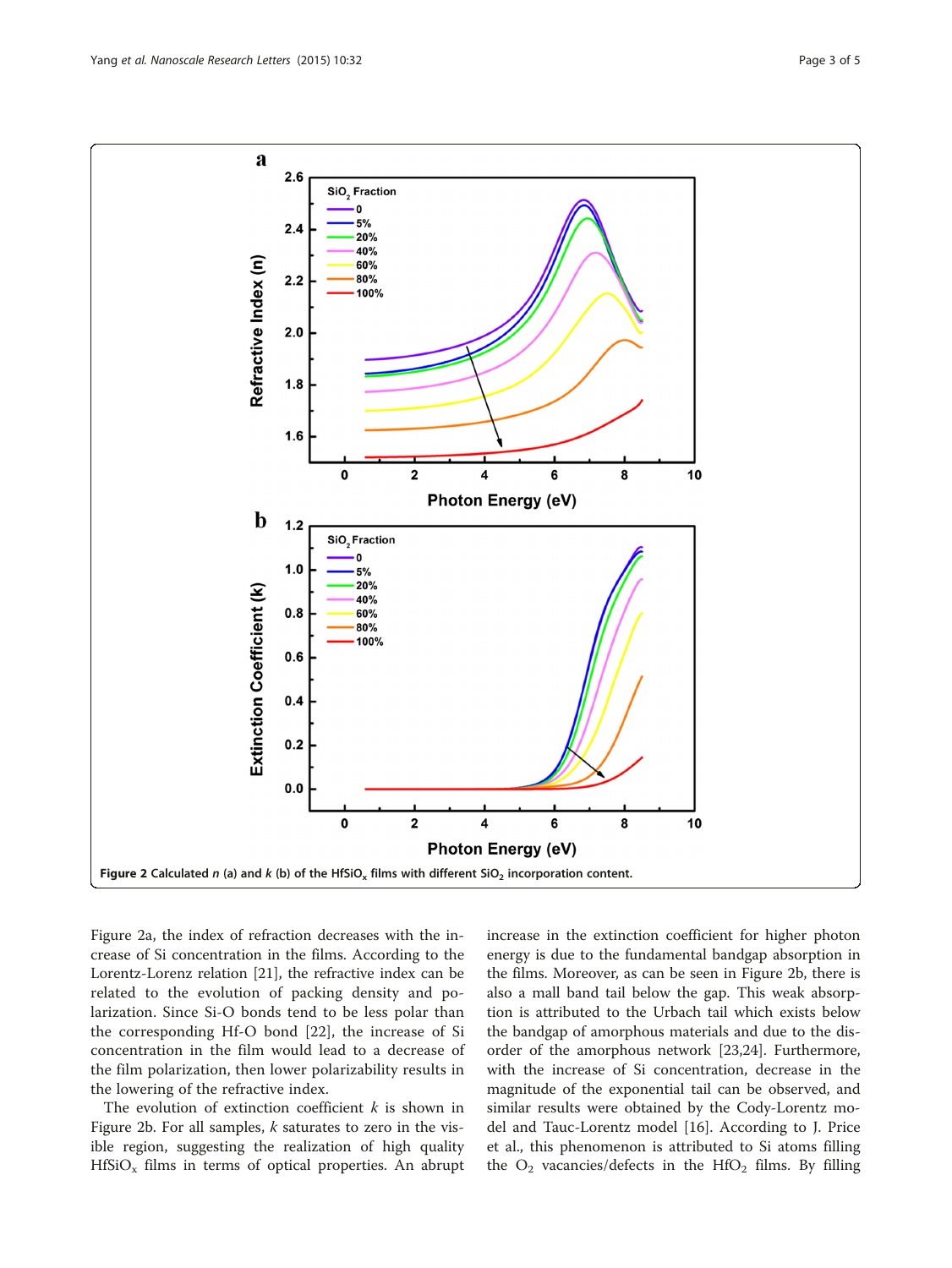these vacancies, there is less disorder and therefore, less intraband absorption.

Optical bandgap of the films were determined by plotting the empirical expression  $(nahv)^{1/2}$  versus hv, as shown in Figure 3, where  $n$ ,  $\alpha$ , and  $hv$  stand for the index of refraction, the absorption coefficient, and the photon energy, respectively. The absorption coefficient  $\alpha$ can be easily obtained by the equation  $\alpha = 4\pi k/\lambda$ , where  $\lambda$  is the wavelength of the incidence light [\[25](#page-4-0)]. By extrapolating the straight near the band edge to zero, the crossing point with the x-axis is considered to be the optical bandgap of the film. To make it clear, bandgap determination of  $HfO<sub>2</sub>$  is taken as an example and is shown in the inset of Figure 3. The extracted bandgap of pure  $HfO<sub>2</sub>$  film is 5.64 eV, in good agreement with the previously reported values 5.25 to 5.8 eV for  $HfO<sub>2</sub>$ [[23,26,27](#page-4-0)].

Based on the method depicted above, the set of optical bandgaps acquired in Figure 3 is plotted in Figure 4 for details. As an exception, the bandgap of pure  $SiO<sub>2</sub>$  is not shown in Figure 4, because although the fitted range is sufficient for most of the samples, it is not for pure  $SiO<sub>2</sub>$ and the linear part of the curve in Figure 3 has not appeared yet. It is clearly demonstrated in Figure 4 that with increasing Si concentration, there is a monotonically increase in the bandgap of the films. This change mainly originates from the slight difference in electronic structure. And if we go into details, it can be found that  $E_g$  increases rapidly when  $SiO_2$  fraction is more than 60%. The similar nonlinear change of  $HfSiO<sub>x</sub>$  bandgap with Si concentration was also observed by others [[28,29](#page-4-0)]. It is known that the nonbonding O  $2p$  states form the top of the  $SiO<sub>2</sub>$  valence band and that the Si-O antibonding states form the bottom of its con-duction band [\[17\]](#page-4-0). In the case of  $HfO<sub>2</sub>$ , the top of valence band are also composed of  $O$  2p states but the bottom of conduction band states are mostly composed of Hf





localized 5*d* state [\[28](#page-4-0)]. Similar to the explanation given by H. Kato et al. in the case of  $ZrSiO<sub>x</sub>$  film [[29\]](#page-4-0), the rapid decrease in  $E_g$  with an increase in Hf concentration is considered to be attributed to the increase in the d-state electrons. When Si fraction is lower than 0.6, it seems that the bottom of the conduction band is almost formed by the Hf  $d$ -states, leading to the gradual decrease in  $E_{\rm g}$ .

### **Conclusions**

The optical properties of ALD hafnium silicate films, together with pure  $HfO<sub>2</sub>$  and  $SiO<sub>2</sub>$  films as references, were investigated systematically based on Gaussian dispersion model. According to the results, optical constants and bandgap of the hafnium silicate films can be tuned by the film composition, and a nonlinear change behavior of bandgap with  $SiO<sub>2</sub>$  fraction was observed. This phenomenon mainly originates from the intermixture of  $d$ -state electrons in  $HfO<sub>2</sub>$  and Si-O antibonding states in  $SiO<sub>2</sub>$ .

#### Competing interests

The authors declare that they have no competing interests.

#### Authors' contributions

WY made physical tests, analyzed the results, and drafted the manuscript. YG carried out the manufacture of samples. MF made the optical tests and supplied valuable discussion about the analysis. LC and Q-Q S conceived of the study and participated in its design and coordination. LC, Q-Q S, ODG, PZ, DRTZ, and DWZ participated in the design of the study and helped to draft the manuscript. All authors read and approved the final manuscript.

#### Acknowledgements

This work was supported by the NSFC (61076114, 61106108) and Shanghai Educational Develop Foundation (10CG04), SRFDP (20100071120027), and